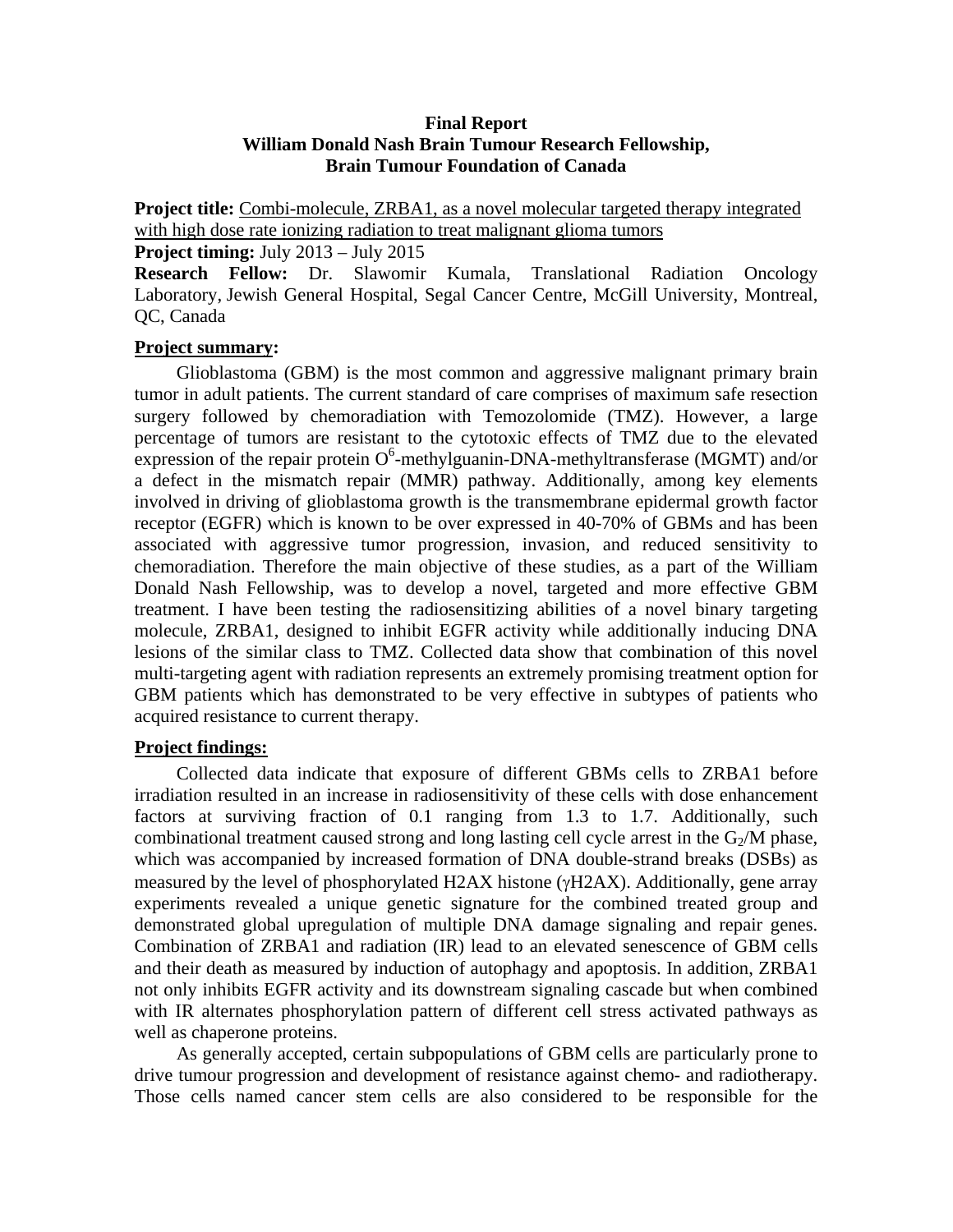recurrence of brain tumors after existing therapies. Moreover, it is assumed that spheroid cultures of both, cell lines and patients derived specimens, can better predict the in vivo response than monolayer cultures, since cell-cell contact, variation in cell cycle, altered metabolism, and diffusion of nutrients, oxygen or drugs may influence the outcome of the therapy. Therefore, in the second phase of the project I was able to demonstrate that ZRBA1 is not only effective in a case of the established monolayer GBM cell lines but also radiosensitizes and inhibits the invasiveness of both three dimensional GBM's spheroids as well as neuropsheres derived from patient's brain tumor stem cells.

Importantly, in all of the above-mentioned GBM-models the effect of ZRBA1 treatment was identical in MGMT positive and negative cells/spheres/neurospheres as well as independent of overexpression or mutation of EFGR. Thus, in contrast to Temozolomide radio-sensitizing proprieties of ZRBA1 do not depend on the factors that limit the use of current GBM targeted therapies.

Overall, our findings suggest that ZRBA1 binary targeting molecule which possesses the ability to enhance the levels of DNA damage, inhibits DNA repair and increases cell death could be developed as a novel and unique radiosensitizing agent to treat GBM.

All of these studies are part of a manuscript which is currently under preparation. In addition, in order to explore the efficacy of this promising treatment in vivo, an intracranial mouse model of GBM is currently being evaluated. Our initial data indicate that ZRBA1 is particularly suitable for the treatment of GBM because of its ability to cross the brainblood barrier (BBB). Also metabolomics studies have been initiated in order to investigate the exact mechanism of action of this promising combined modality treatment.

#### **Significance of the Fellowship:**

William Donald Nash Brain Tumour Research Fellowship greatly helped me to advance my knowledge and gain a new experience in the area of brain tumors research. Moreover, it had given me a unique opportunity to stimulate development of my scientific career and refine my research, analytical and organizational skills. Leading this project provided me with the opportunity to collaborate with the McGill Drug Development Laboratory, Dr. A. Luchman from D. Weiss laboratory at the University of Calgary or Dr. J. Rak laboratory at the McGill University. This funding has also allowed me to participate in several other studies (please see the attached list of publications/communications) as well as to attend international and local scientific meetings and present my data in a front of high-level scientists and physicians dedicated to all aspects of GBM treatment. Furthermore, majority of the above mentioned data has become a "research base" for applying for external governmental research funding to continue this promising project.

**I am very thankful and would like to express my deepest gratitude to William Donald Nash Family and Brain Tumour Foundation of Canada for the funding. Without their precious support it would not be possible to conduct this research project, which I believe will help us bring this promising therapy closer to the clinical application. Thank you!** 

Sincerely

Jan Hul

Slawomir Kumala